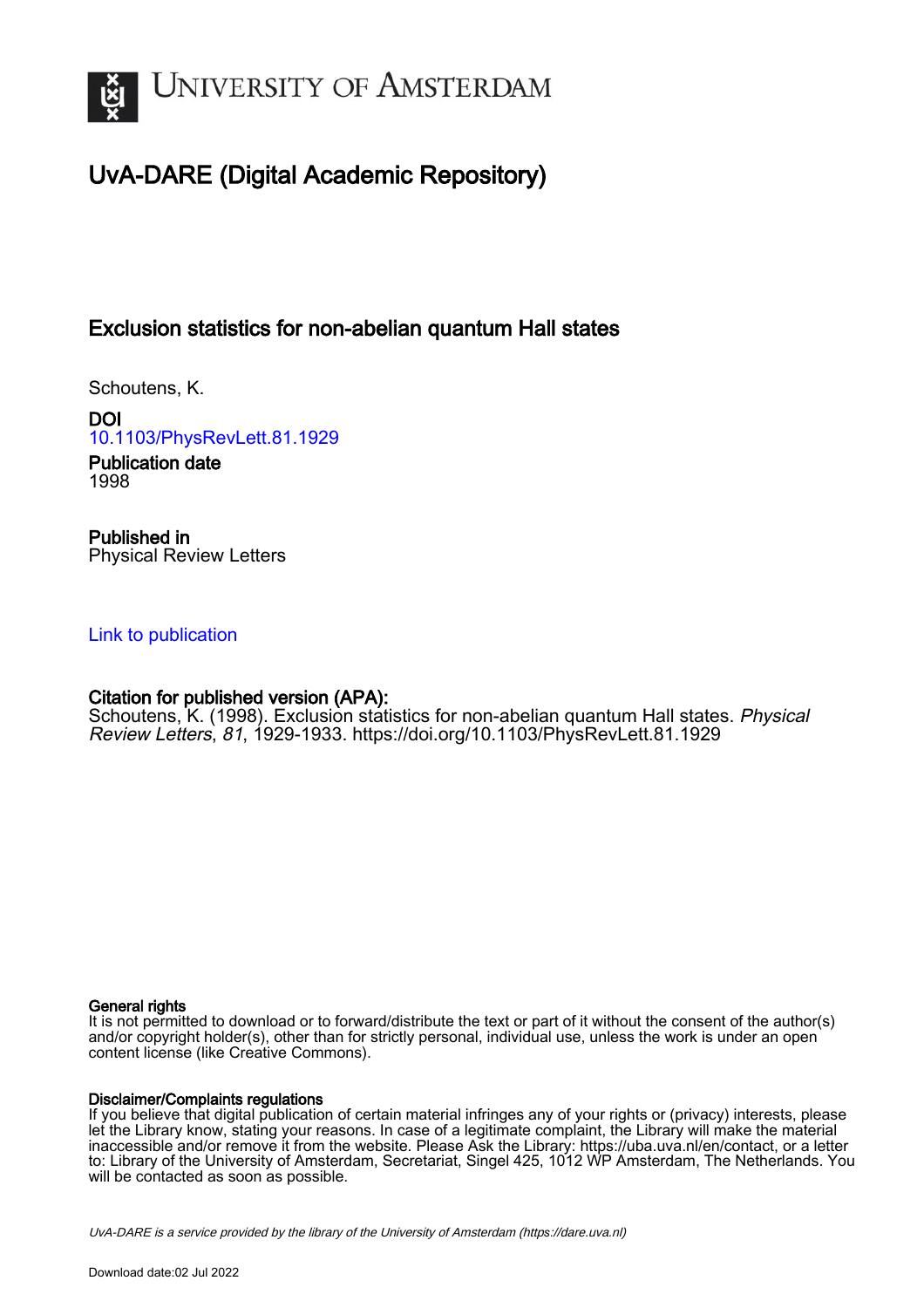### **Exclusion Statistics for Non-Abelian Quantum Hall States**

Kareljan Schoutens

*Institute for Theoretical Physics, Valckenierstraat 65, 1018 XE Amsterdam, The Netherlands*

(Received 13 March 1998)

We determine the exclusion statistics properties of the fundamental edge quasiparticles over a specific  $\nu = \frac{1}{2}$  non-Abelian quantum Hall state known as the  $q = 2$  Pfaffian state. The fundamental excitations are the edge electrons of charge  $-e$  and the edge quasiholes of charge  $+e/4$ . We explicitly determine thermodynamic distribution functions and establish a duality which generalizes the duality for fractional exclusion statistics as described by F. D. M. Haldane. [S0031-9007(98)06847-1]

PACS numbers: 73.40.Hm, 05.30. – d

Soon after the discovery of the fractional quantum Hall effect, Laughlin proposed the many body wave functions that have ever since served as the theoretical basis for the understanding of the phenomenon. It was quickly established that the fundamental quasiparticles over the Laughlin states are unusual in a number of ways: in particular, they have fractional charge and fractional braiding statistics.

The prediction of fractionally charged excitations has recently been confirmed in a number of independent experiments based on shot noise [1] and on the physics of the Coulomb blockade [2]. The fractional braiding statistics of Laughlin quasiparticles are harder to detect in a direct way. Braiding particles in a two-dimensional system is a theoretical notion that does not have a direct experimental counterpart.

To explore experimental consequences of fractional *braiding* statistics, one may as a first step try to translate this notion into a related notion of fractional *exclusion statistics*, i.e., into some generalization of the Pauli exclusion principle [3,4]. The exclusion statistics lead to a generalization of the Fermi-Dirac distribution, and from this one derives predictions for observable quantities.

In recent work [5,6], we have carried out part of the above program for the quasiparticles over the  $\nu = \frac{1}{m}$ Laughlin state. In particular, we have linked the braiding statistics of these excitations to the exclusion statistics of the edge quasiparticles in the same system. The connection is established with the help of a conformal field theory (CFT) whose conformal blocks reproduce the wave functions for the quasiparticle excitations and whose finite size spectrum coincides with the spectrum of edge excitations. The braiding statistics of excitations over the Laughlin state are Abelian with statistics angle  $\theta = \frac{\pi}{m}$  for the charge  $\pm \frac{e}{m}$  excitations and  $\theta = m\pi$  for the excitations of charge  $\pm e$  [7]. In [5,6] we established that the exclusion statistics of edge electrons (of charge  $-e$ ) and edge quasiholes (of charge  $+\frac{e}{m}$ ) are given by fractional exclusion statistics in the sense of Haldane [3], with statistics parameter  $g = m$  and  $g = \frac{1}{m}$ , respectively, and no mutual statistics between the two. This result was established by a method based on recursion relations for truncated conformal spectra [5].

For a quantum Hall state with fundamental charged edge excitations of charge *q* (measured in units of *e*) and distribution function  $n(\epsilon)$  (generalizing the Fermi-Dirac distribution), the zero temperature Hall conductance is quickly shown to be

$$
\sigma_H = q^2 n^{\max} \frac{e^2}{h}, \qquad (1)
$$

with  $n^{\max}$  the maximum (reached for  $\epsilon \to -\infty$ ) of  $n(\epsilon)$ . For Haldane *g*-ons one has  $n_g^{\text{max}} = \frac{1}{g}$  and this gives the familiar result  $\sigma_H = \frac{1}{m}$  $\frac{e^2}{h}$ , both for the edge electrons and the edge quasiholes over the  $\nu = \frac{1}{m}$  Laughlin state. In this quasiparticle formalism, the fact that the Hall conductance does not depend on temperature comes about as a consequence of the duality between the statistics *g* and  $\frac{1}{g}$  distribution functions [8].

In the present Letter, we extend the above reasoning to the case of a quantum Hall state (the so-called  $q = 2$ Pfaffian state) with excitations that obey non-Abelian braiding statistics. In this context, "non-Abelian" means that the wave function for a set of quasiparticle excitations at given positions has more than one component, and that the action of braiding (exchanging) two of those excitations is represented by a nondiagonal matrix acting on the multi-component wave function.

The issue addressed in this Letter is a fundamental one: we are exploring the consequences for thermodynamics and transport of the non-Abelian braiding statistics of a set of fundamental excitations in a condensed matter system. To our knowledge, a similar problem has not been addressed until now [9]. As a characteristic feature of "non-Abelian exclusion statistics," we shall identify a nontrivial prefactor in the high-energy Boltzmann tail of a generalized distribution function.

After the experimental observation [10] of a quantum Hall effect at the even denominator filling fraction  $\nu = \frac{5}{2}$ , a number of candidate ground states with filling fraction  $\nu = \frac{1}{2}$  have been proposed. One of these is the so-called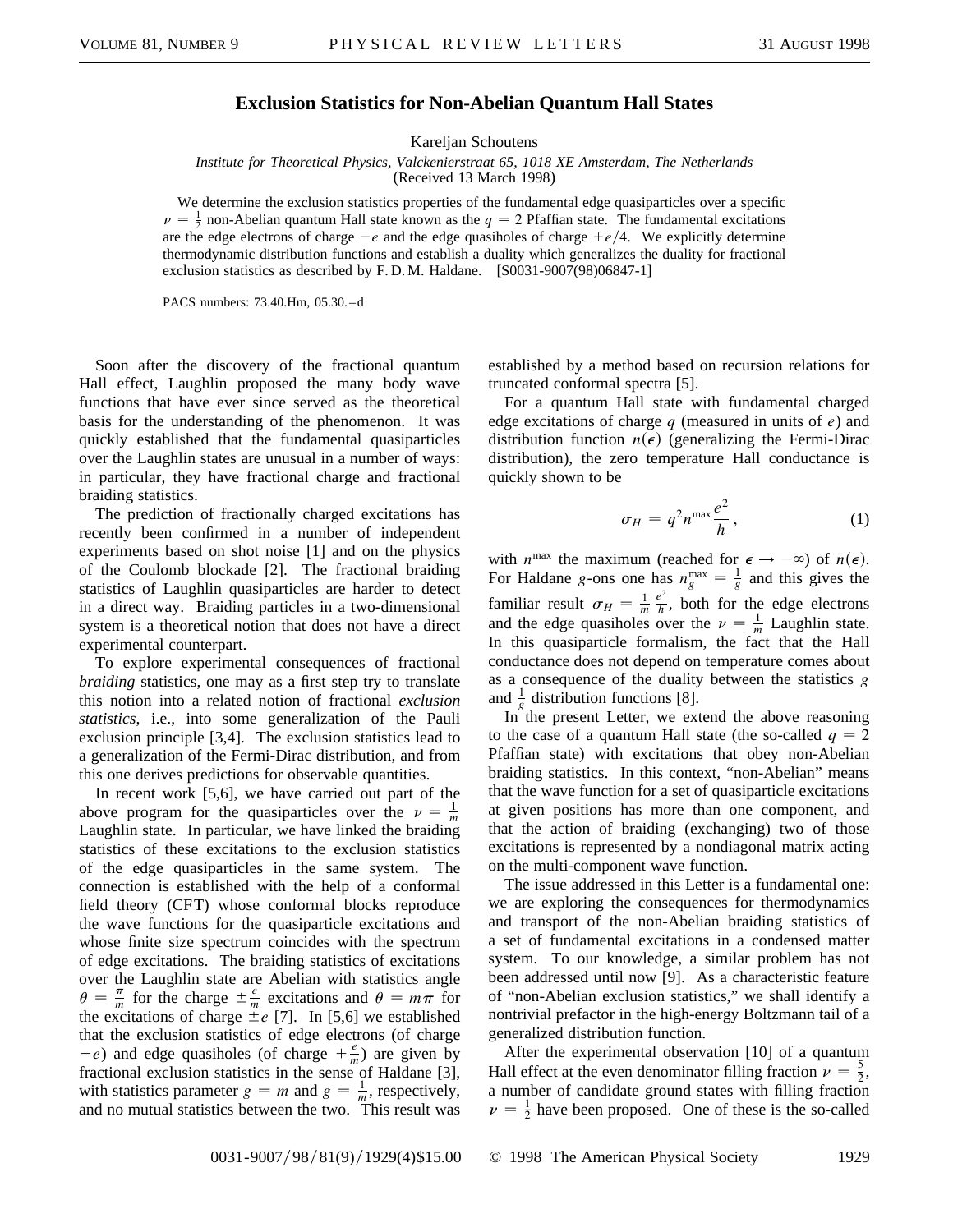$q = 2$  Pfaffian state [7,11] with wave function

$$
\Psi_{\rm Pf} = \Pr \left( \frac{1}{z_i - z_j} \right) \prod_{i > j} (z_i - z_j)^2 \prod_i e^{-(|z_i|^2/4\ell^2)} \tag{2}
$$

with Pf  $\left(\frac{1}{z_i - z_j}\right) = \mathcal{A}\left(\frac{1}{z_1 - z_2}\right)$  $\frac{1}{z_3-z_4}$ ...) denoting the antisymmetrized product over pairs of electrons and with  $\ell = \sqrt{\frac{\hbar c}{eB}}$  $\frac{hc}{eB}$  the magnetic length. Following [7], one may interpret this state as a conformal block of *n* chiral vertex operators in a  $c = \frac{3}{2}$  CFT. In the same manner, the wave functions for electron and quasihole excitations over the Pfaffian state are obtained from conformal blocks with the appropriate insertions of electron and quasihole operators. To write these operators, we represent the CFT as a product of a  $c = \frac{1}{2}$  (Ising) CFT with Majorana fermion  $\psi$  and spin operator  $\sigma$  and a  $c = 1$  Gaussian theory with scalar field  $\varphi$ . In terms of these fields, the electron operator  $G(z)$  (of charge  $-e$ ) and the quasihole operator  $\phi(z)$  (of charge  $+\frac{e}{4}$ ) take the following form: p

$$
G(z) \equiv (\psi e^{-i\sqrt{2}\varphi})(z), \qquad \phi(z) \equiv (\sigma e^{i(1/2\sqrt{2})\varphi})(z).
$$
\n(3)

The electron and quasihole operators play a double role in the theory. Via their conformal blocks they give bulk wave functions for excited states. At the same time, they act as spectrum generating fields in the edge CFT. In terms of statistics, the implications of the underlying CFT are again twofold. On the one hand, the braiding statistics in the CFT directly translate into braiding statistics of electron and quasihole (bulk) excitations. On the other hand, the exclusion statistics properties of the electron and quasihole operators (see below) dictate the thermodynamic (and, to some extent, transport) properties of the low-energy edge theories. For the Pfaffian state, the (non-Abelian) braiding statistics were studied in great detail in [7,12]. The study of the exclusion statistics aspects is the subject of this Letter.

The statistics of quasiparticles over the  $\nu = \frac{1}{m}$  Laughlin states are Abelian and can be inferred from the properties of two-particle states. As such, they can be studied by inspecting the short distance operator product expansions (OPE) of the electron and quasihole fields. The OPE's lead to Abelian braiding statistics, with angles  $m\pi$  and  $\frac{\pi}{m}$ for the electrons and quasiholes, respectively. The corresponding exclusion statistics are of the type proposed by Haldane, with statistics parameters  $g = m$ ,  $g = \frac{1}{m}$ , respectively [6]. The OPE's for the electron and quasihole edge excitations over the the Pfaffian state have a more complicated structure, and it is no longer possible to derive the statistics from here. Indeed, the non-Abelian nature of the braiding statistics of the quasihole excitations becomes apparent only at the four-particle level.

In [12], it was argued that the wave-function specifying a collection of 2*n* quasiholes (at given locations) over the Pfaffian state has  $2^{n-1}$  independent components. In the thermodynamic limit, this degeneracy amounts to

a degeneracy of  $\sqrt{2}$  per quasihole. This noninteger degeneracy factor, which ends up as a prefactor in the Boltzmann tail of the generalized distribution function, is a manifestation of the non-Abelian nature of the quasihole exclusion statistics.

To derive quantitative results for the exclusion statistics of the edge excitations over the Pfaffian state, we employ the method of truncated conformal spectra [5]. The idea of this method is to establish an explicit quasiparticle basis of the CFT chiral finite size spectrum, and from there derive the statistics. In [6], this procedure was carried out in great detail for the Laughlin states and for the charged sector for more general hierarchical quantum Hall states (Jain series).

The complication that is new for the case of non-Abelian quantum Hall states is the occurrence of so-called fusion channels in the specification of a multi- $\phi$  state. These have their origin in the following fusion rule for the spin field of the Ising CFT:

$$
[\sigma] \cdot [\sigma] = [1] + [\psi]. \tag{4}
$$

Each time we apply a  $\phi$  mode to a state containing an odd number of  $\phi$  quanta, we have to specify a choice for either the first or the second term on the right-hand side of (4). For a state containing *N* quasiholes, the total fusion path is encoded in a Bratteli diagram, which is an arrowpath on the following grid:

$$
\begin{array}{ccc}\n & \cdots & \searrow & \downarrow & \sigma \\
\searrow & \cdots & \searrow & \searrow & \tau \\
N & \cdots & 4 & 3 & 2 & 1\n\end{array} \tag{5}
$$

with the vertical direction indicating the Ising sectors **1**,  $\sigma$ , and  $\psi$  and the horizontal index  $i = 1, \ldots, N$  labeling the  $\phi$  modes. The starting point of an arrow path is the CFT vacuum  $|0\rangle$ . The multi- $\phi$  states for a given fusion path are [with  $\phi(z) = \sum_{s} \phi_{-s}z^{s-1/8}$ ]

$$
\phi_{-1/8-\Delta_N-n_N} \dots \phi_{-1/8-\Delta_2-n_2} \phi_{-1/8-\Delta_1-n_1} |0\rangle
$$
, (6)

with integers  $n_N \geq ... n_2 \geq n_1 \geq 0$  and with increments  $\Delta_i$  determined by the Bratteli diagram according to

$$
\Delta_{i+1} = \Delta_i + \frac{1}{2} \quad \text{for} \quad \searrow \quad \text{and} \quad \swarrow
$$
\n
$$
\Delta_{i+1} = \Delta_i + \frac{1}{4} \quad \text{for} \quad \searrow \quad \text{and} \quad \swarrow
$$
\n
$$
\Delta_{i+1} = \Delta_i \quad \text{for} \quad \swarrow \quad \text{and} \quad \swarrow
$$
\n
$$
\Delta_{i+1} = \Delta_i \quad \text{for} \quad \swarrow \quad \text{and} \quad \swarrow
$$
\n
$$
i + 1 i \qquad i + 1 i
$$

with  $\Delta_1 = 0$ . For example, the lowest energy fourquasihole states for the two possible fusion paths are

$$
\angle N \times N \qquad \phi_{-3/8} \phi_{-3/8} \phi_{-1/8} \phi_{-1/8} |0\rangle, \quad E = 1,
$$
  

$$
\phi_{-11/8} \phi_{-7/8} \phi_{-5/8} \phi_{-1/8} |0\rangle, \quad E = 3.
$$
<sup>(7)</sup>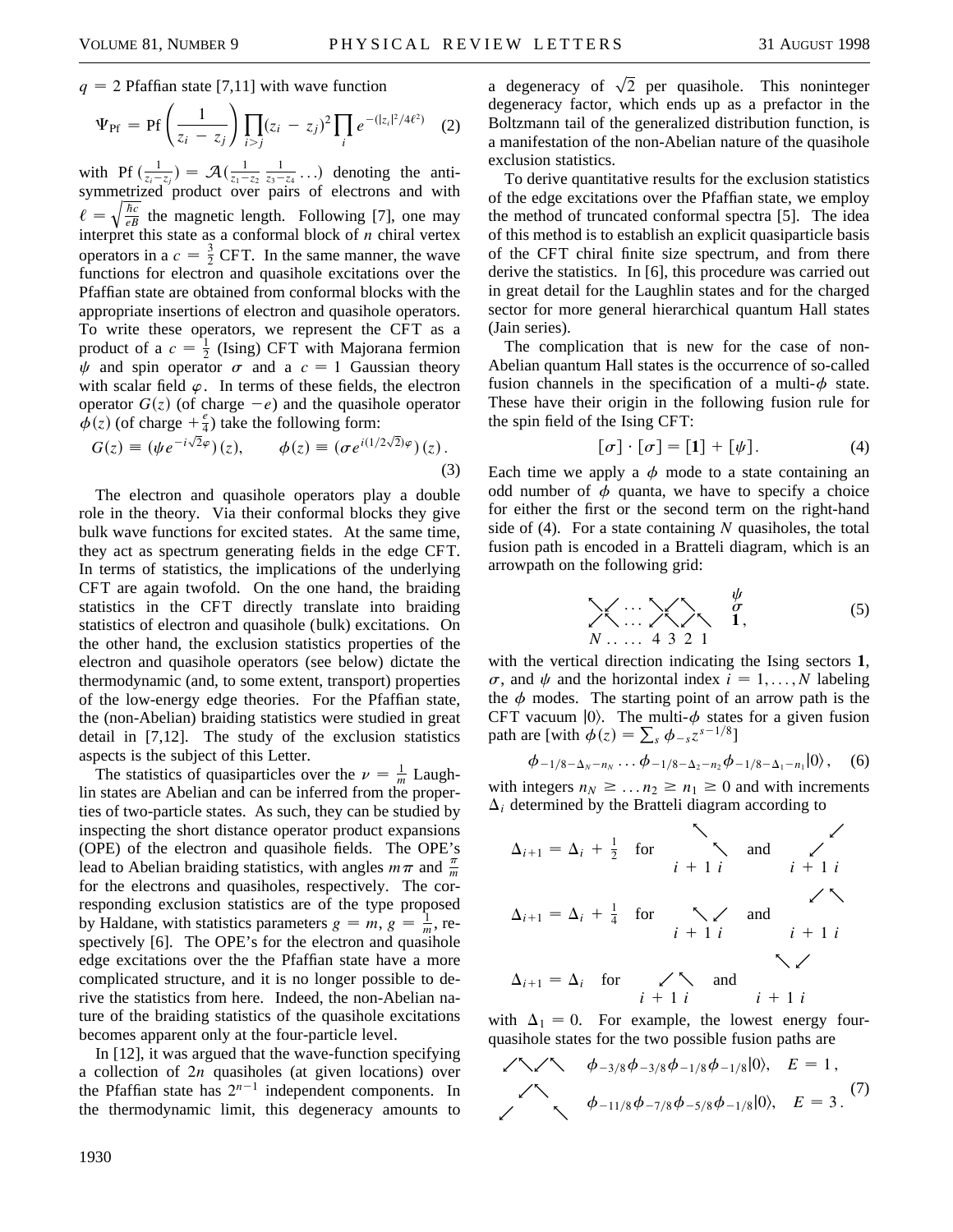In the construction of multielectron states the issue of fusion rules does not explicitly arise, but the details of the rules are different from what we had for the Laughlin states [6]. On the vacuum  $|0\rangle$ , we allow the following multielectron states [with  $G(z) = \sum_{t} G_{-t} z^{t-3/2}$ ]:

$$
G_{-(1/2)-m_M}\ldots G_{-(1/2)-m_2}G_{-\frac{1}{2}-m_1}|0\rangle \qquad \qquad (8)
$$

with integers  $m_i$  satisfying

$$
m_i \ge \max(m_{i-1} + 1, m_{i-2} + 4), \tag{9}
$$

with  $m_0 = -2$ ,  $m_{-1} = -3$ . For example, the lowest energy multi-*G* states over  $|0\rangle$  are of the form

$$
\ldots G_{-13/2}G_{-11/2}G_{-5/2}G_{-3/2}|0\rangle, \qquad (10)
$$

with increments alternating between 1 and 3. It is quickly seen that the number of states allowed by these rules is larger than for the case with  $g = 2$ , where the construction rule is  $m_i \ge m_{i-1} + 2$ .

We are now ready to specify a complete set of independent multiparticle states. We start by constructing a tower of states over  $|0\rangle$  (which we shall write as  $|0, 1\rangle$  from now on) by acting independently with  $\phi$  and *G* modes according to the rules that we specified. We then introduce five additional reference states for which we repeat the procedure. The lowest  $\phi$  and *G* modes that are allowed on each of the reference states are specified in Table I.

The central claim of this Letter is that the union of all the quasiparticle states in all six sectors precisely forms a basis of the chiral Hilbert space of the CFT, and thereby (up to certain projections, see [6]) of physical edge theories. This is a mathematical result which, however, has a clear physical interpretation in terms of exclusion statistics (see below). The chiral spectrum of the CFT for the Pfaffian state is usually understood in terms of representations of a  $U(1)$  superaffine (Kac-Moody) current algebra. The new point of view that we advocate here is very different and directly refers to the charge carrying excitations in the system. Using MAPLE, we have checked that the character identities that are implied by our claim are satisfied to the first 25 nontrivial orders in *q*.

The absence of any interference between the construction rules for the  $\phi$  and the *G* quanta means that there is

TABLE I. Reference states for the quasiparticle construction of the chiral Hilbert space over the  $q = 2$  Pfaffian state. The creation operators  $\phi_{-s}$  and  $G_{-t}$  act on these states according to the exclusion rules specified in the text. The symbols 1,  $\psi$ , and  $\sigma$  denote Ising sectors and the quantities  $\Delta_1$  and  $m_0$ ,  $m_{-1}$ determine the lowest  $\phi$  and *G* modes that are allowed.

| $ 0,1\rangle$<br>$ 0, \psi\rangle$<br>$-\frac{e}{4},\sigma\rangle$<br>$-\frac{e}{2},1\rangle$ | $m_0, m_{-1}$                                                      |
|-----------------------------------------------------------------------------------------------|--------------------------------------------------------------------|
| $-\frac{e}{2}, \psi$<br>$\cdot \frac{3e}{4}, \sigma \rangle$                                  | $-2, -3$<br>$-1, -4$<br>$-1, -3$<br>$-1, -2$<br>$0, -3$<br>$0, -2$ |

no mutual exclusion statistics between the two. This is a first sign of a (generalized) particle-hole duality between the two types of quasiparticles. We shall make this duality precise in what follows.

Having specified the quasiparticle basis we can implement the procedure of [5] and derive the thermodynamics. For the  $\phi$  modes, we define truncated and projected partition sums  $X_l(x, q)$  and  $Y_l(x, q)$ ,  $l = \frac{1}{8}, \frac{3}{8}, \ldots$ , as expressions of the form

$$
\text{trace}_{\leq l}(x^{N_{\phi}}q^{E}),\tag{11}
$$

with  $N_{\phi}$  the number of  $\phi$  modes, *E* the dimensionless energy,  $x = e^{\beta \mu_{qh}}$  and  $q = e^{-\beta(2\pi/L\rho_0)}$  with  $\rho_0$  the density of states per unit length. The subscript  $\leq l$ indicates that the highest occupied mode  $\phi_{-s}$  is such that  $l - s$  is a nonnegative integer.  $X_l$  ( $Y_l$ ) is further restricted by requiring that the total charge be an even (odd) multiple of  $\frac{e}{4}$ . The rules specified above lead to the recursion relations

$$
X_l = X_{l-1} + xq^l(Y_l + Y_{l-1/2}),
$$
  
\n
$$
Y_l = Y_{l-1} + xq^l X_{l-1/4}.
$$
\n(12)

The initial conditions, which are sector dependent, follow from the information in Table I. The solution of (12) can be approximated as  $X_l \sim \prod_{i=1}^{l} \lambda_i(q^i x)$ , with  $\lambda_i(z_{qh})$  the largest real solution of the equation

$$
(\lambda - 1)(\lambda^{1/2} - 1) = z_{qh}^2 \lambda^{5/4}.
$$
 (13)

This leads to a distribution function

$$
n_{\mathrm{qh}}(\epsilon) = [z_{\mathrm{qh}} \partial_{z_{\mathrm{qh}}} \log(\lambda_+)] (z_{\mathrm{qh}} = e^{\beta(\mu_{\mathrm{qh}} - \epsilon)}) \qquad (14)
$$

for the quasihole excitations.

For the *G* quanta, the above rules are easily converted into a recursion relation for the quantity  $\Omega_l(y, q)$ , which is the trace of  $y^{N_G} q^E$ , with  $N_G$  the number of *G* quanta and  $y = e^{\beta \mu_e}$ , over all multi-*G* states with modes  $\leq$  $l - \frac{1}{2}$ . We find

$$
\Omega_{l} = \Omega_{l-1} + yq^{l-(1/2)}\Omega_{l-2} + y^2q^{2l-2}\Omega_{l-4}
$$
  
-  $y^3q^{3l-(13/2)}\Omega_{l-6}$ . (15)

The corresponding distribution function is

$$
n_{e}(\epsilon) = [z_{e} \partial_{z_{e}} \log(\mu_{+})](z_{e} = e^{\beta(\mu_{e} - \epsilon)}), \qquad (16)
$$

with  $\mu_+(z_e)$  the largest real solution of

$$
(\mu^4 - z_e^2)(\mu^2 - z_e) = \mu^5. \tag{17}
$$

For temperature  $T = 0$ , the distribution functions  $n_{\rm qh}(\epsilon)$  and  $n_{\rm e}(\epsilon)$  are step-down functions with maximum  $n_{\text{qh}}^{\text{max}} = 8$  and  $n_{\text{e}}^{\text{max}} = \frac{1}{2}$ . At finite *T*, the asymptotic behavior for  $\epsilon \to \infty$  is  $n_{\text{qh}} \sim \sqrt{2} e^{-\beta \epsilon}$  and  $n_{\text{e}} \sim e^{-\beta \epsilon}$ . We stress that the prefactor  $\sqrt{2}$  is a direct manifestation of the non-Abelian nature of the exclusion statistics of the quasiholes. As an easy consequence of the above formulas, we establish the duality relation

$$
2n_{e}(\epsilon) = 1 - \frac{1}{8} n_{\text{qh}} \left( -\frac{\epsilon}{4} \right), \tag{18}
$$